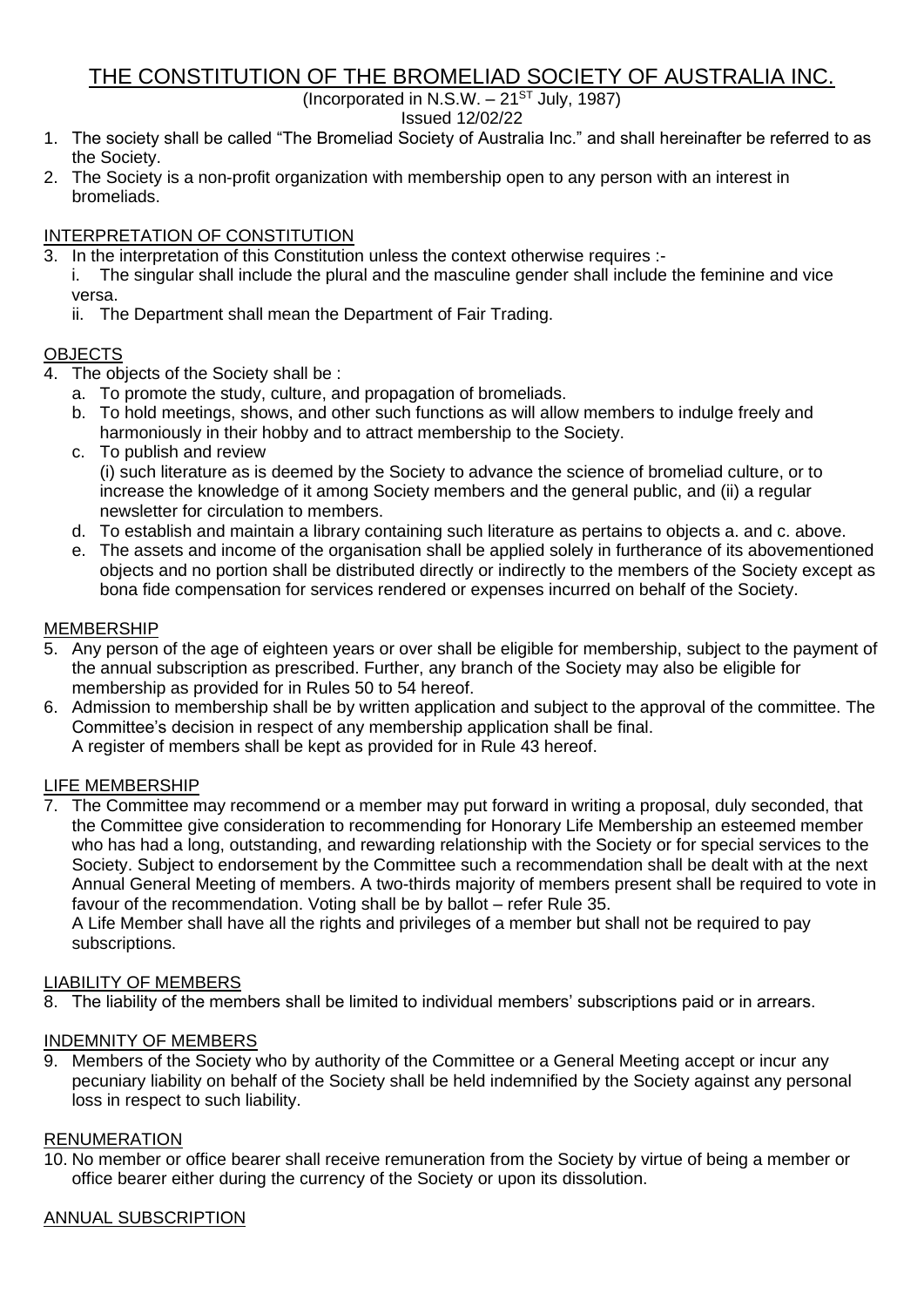11. An annual subscription shall be payable by all members on the first day of January in each and every year. Such subscriptions shall be as recommended by the Committee from time to time and determined by members at a General Meeting. Subscriptions of members joining after 1<sup>st</sup> September shall be deemed to cover membership for the following year.

# ARREARS

12. If a member fails to pay an annual subscription for any year on or before the date of the Annual General Meeting in that year the Committee may at any time thereafter cancel his membership. Reminders that the subscription is due will be published in the Society journal and announced at meetings. Reminder letters will not be sent to individuals unless otherwise decided by the Committee.

### EXPULSION

13. The Society has the power to expel any member who offends against this Constitution, or whose conduct in the opinion of the members renders that person unfit for membership of the Society. No member is to be expelled without first being given an opportunity to appear before the Committee or a General Meeting as applicable to answer complaints made against him. For this purpose the Secretary shall give him fourteen days written notice to attend the relevant meeting and shall inform him of the complaint made against him. At such meeting voting shall be by ballot and a majority is required to expel a member.

### RESIGNATION

14. Any member may resign by giving notice of resignation in writing. Every resignation shall take effect immediately upon receipt by the Secretary of such notice. A member not resigning in writing shall remain liable for debts as per Rule 8.

### CESSATION OF MEMBERSHIP

15. Any person, upon ceasing to be a member in any manner whatever, shall forfeit all rights and claims upon the Society (except those covered by Rule 9) but shall nevertheless remain liable to pay all money due by him and return any property held by him and owned by the Society.

#### **NOTICES**

16. A notice may be served upon a member either personally or through the post addressed to him at the address given by him to the Secretary.

#### MANAGEMENT

- 17. The management of the Society shall be vested in a Committee consisting of no less than 7 and no more than 12 members of the Society (hereinafter called the office bearers). The President, Vice Presidents (2), Secretary, Treasurer, Editor and Assistant Editor shall be ex officio members of the Committee.
- 18. In addition to any other powers conferred upon it pursuant to this Constitution the Committee shall have the following powers :-
	- (a) To investigate consider and make recommendations for and on behalf of members of the Society ;
	- (b) Such other powers as may be approved by members from time to time at a General Meeting.
- 19. The Committee of the Society shall meet at least once in every month\* to conduct and arrange the affairs of the Society. The quorum at such meetings shall be five members (see rule 34). Minutes of the proceedings of Committee Meetings shall be kept and shall be open for inspection by any member of the Society at a General Meeting. The Committee may from time to time for such purposes as it may think fit appoint one or more Society members as a sub-committee. (\* In times of extraordinary circumstances (as occurred in 2020 & 2021) it will be at the discretion of the Executive Committee to organize alternate times and dates for meetings as allowable by current/extraordinary circumstances e.g. Health regulation, public safety issues etc. This also applies to Rules 23 & 24.)
- 20. The Committee shall have the power to appoint members to fill casual vacancies in any office.
- 21. The Committee may grant leave of absence to any office bearer.
- 22. Any member of the Committee who does not attend three consecutive meetings shall, unless with leave, ipso facto cease to be a member thereof.

#### GENERAL MEETINGS

23. General Meetings of the Society shall be held monthly. Prior notice of General Meetings shall be given by publication in the Society journal posted to each member at his address. Minutes shall be taken and shall be open for inspection by any member at such meetings.

# ANNUAL GENERAL MEETING

24. The Annual General Meeting of the Society shall be held during the month of February in each year, and such meeting shall be competent to entertain and transact any business of the Society.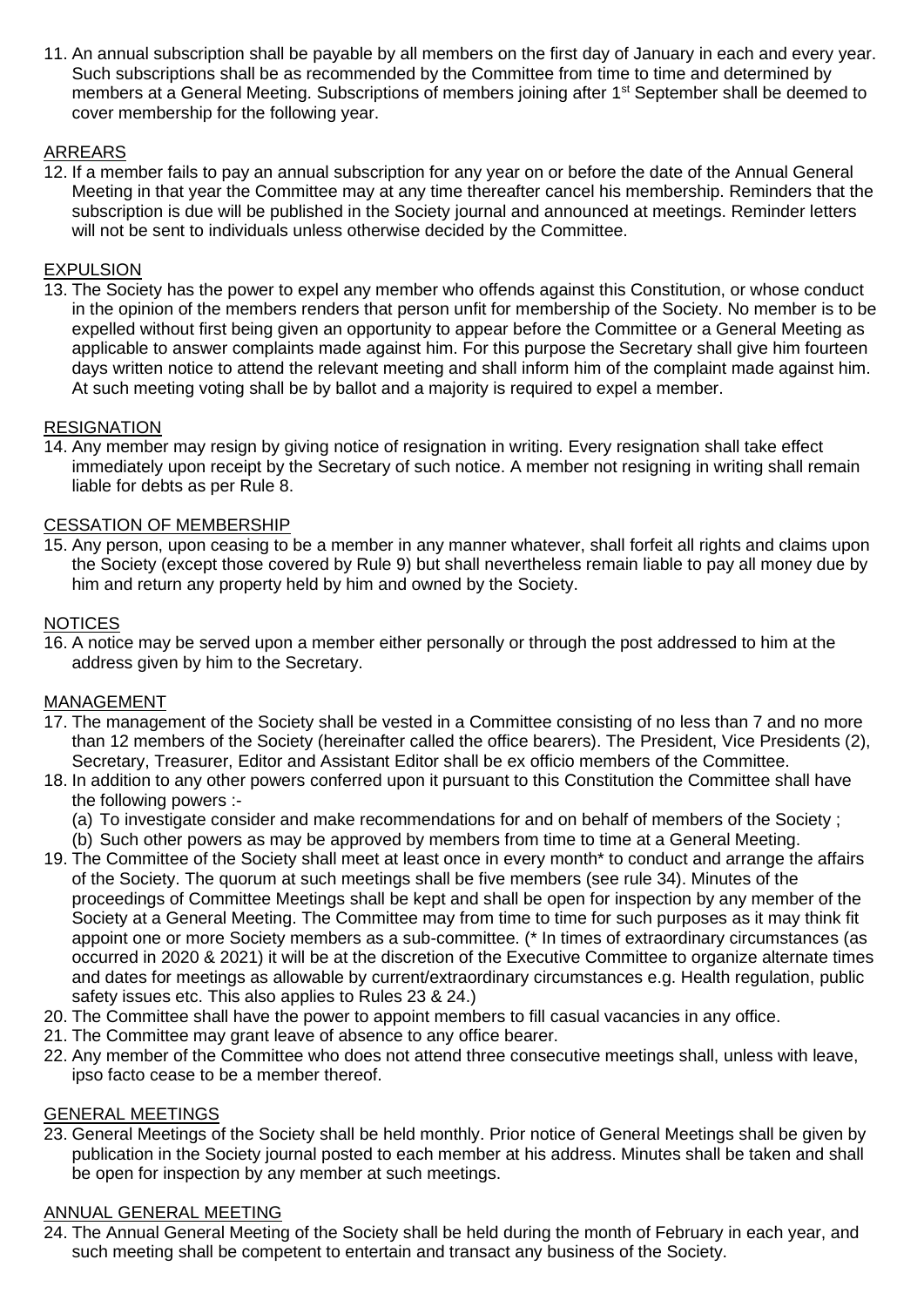Members shall be given written notice of the Annual General Meeting by publication in the Society's journal.

25. At each Annual General Meeting all elected office bearers and those appointed pursuant of Rule 20 shall retire and the meeting shall elect members to fill the positions as set out in Rule 17 hereof. Candidates for each position on the Committee must be nominated and seconded.

Such nominations shall be signed by each nominator and by the nominee indicating his willingness to stand for election, and shall be in the hands of the Secretary at least twenty one days before the Annual General Meeting.

If the number of nominations exceeds the number of vacancies to be filled, a ballot shall be held. In case of an equal vote a draw shall be held.

Should written nominations for positions fall short of the required number, the nominees concerned shall be deemed to have been elected. Nominations for the vacant positions shall then be called from the floor of the Meeting. Any member present may be nominated and seconded. Acceptance of such nomination shall be deemed a due nomination.

- 26. Voluntary positions such as Librarian and Publicity Officer who are not privy to contact details of members need not be elected and can be filled as and when needed. (See also Rules 40 & 41).
- 27. The Public Officer to the Society shall also be elected and an Honorary Independent Accountant for Inspection purposes be appointed. (See Rule 43 & 42).
- 28. The President shall present to the meeting a written report covering the activities of the Society over the preceding year. (See Rule 36).
- 29. The yearly financial accounts made up to the thirty first day of December of the previous year and duly inspected shall be submitted by the Treasurer to the meeting. (See Rule 38).

# SPECIAL GENERAL MEETINGS

- 30. The Committee, whenever it considers it necessary for a special purpose, or upon requisition in writing lodged with the Secretary by not less than eight members, shall call a Special General Meeting. The requisition and call shall state the purpose for which the meeting is to be convened, and give notice of any motions to be presented relevant to this purpose. No other business shall be discussed at the meeting. The call to such Special General Meeting shall be by publication in the next issue of the Society's journal following the decision to hold the meeting or receipt of the aforementioned requisition. The date of such meeting shall be no later than that of the second General Meeting after such publication.
- 31. If such Special General Meeting be not called as above then any three of the requisitioners may call the meeting, to be held as soon as practicable.

# PROCEDURE AT MEETINGS

- 32. At all General, Annual General, Special General and Committee Meetings the President shall act as Chairman and in his absence a Vice President or such member as is appointed by the Committee. At such meetings each member present and not in arrears with his subscription or any other due to the Society shall have one vote and in the event of an equal number of votes being cast for and against a motion the Chairman shall have a second or casting vote.
- 33. All meetings of members shall have power to adjourn their proceedings for such a period as the meeting may think fit.
- 34. At all General, Annual General, or Special General Meetings a quorum shall be nine financial members, and for Committee Meetings five office bearers.

If at any meeting a quorum shall not be present within half an hour of the time set for the start of the meeting, the meeting shall stand adjourned until a day and time selected by the President and advised to the members.

35. Voting shall be by a show of hands unless it is moved, seconded and carried that a specific vote shall be by ballot. However in the case of any motion dealing with individual members all voting shall be by ballot. Members are not entitled to vote by proxy at any meeting.

# PRESIDENT

36. The President shall be elected annually as hereinbefore provided. He shall preside over all meetings of the Society where he is present and the property of the Society (other than cash in the hands of the Treasurer) shall be vested in him upon trust for the members for the time being. The President shall deal with the property vested in him as directed by the Committee. The President shall report to the Annual General Meeting in accordance with Rule 28.

# **SECRETARY**

37. The Secretary shall keep a faithful record in a book of the business transacted at all meetings. He shall keep a copy of this Constitution and arrange for relevant entries in the register of members as per Rule 43 below. The Committee may appoint an office bearer or other member to assist the Secretary generally,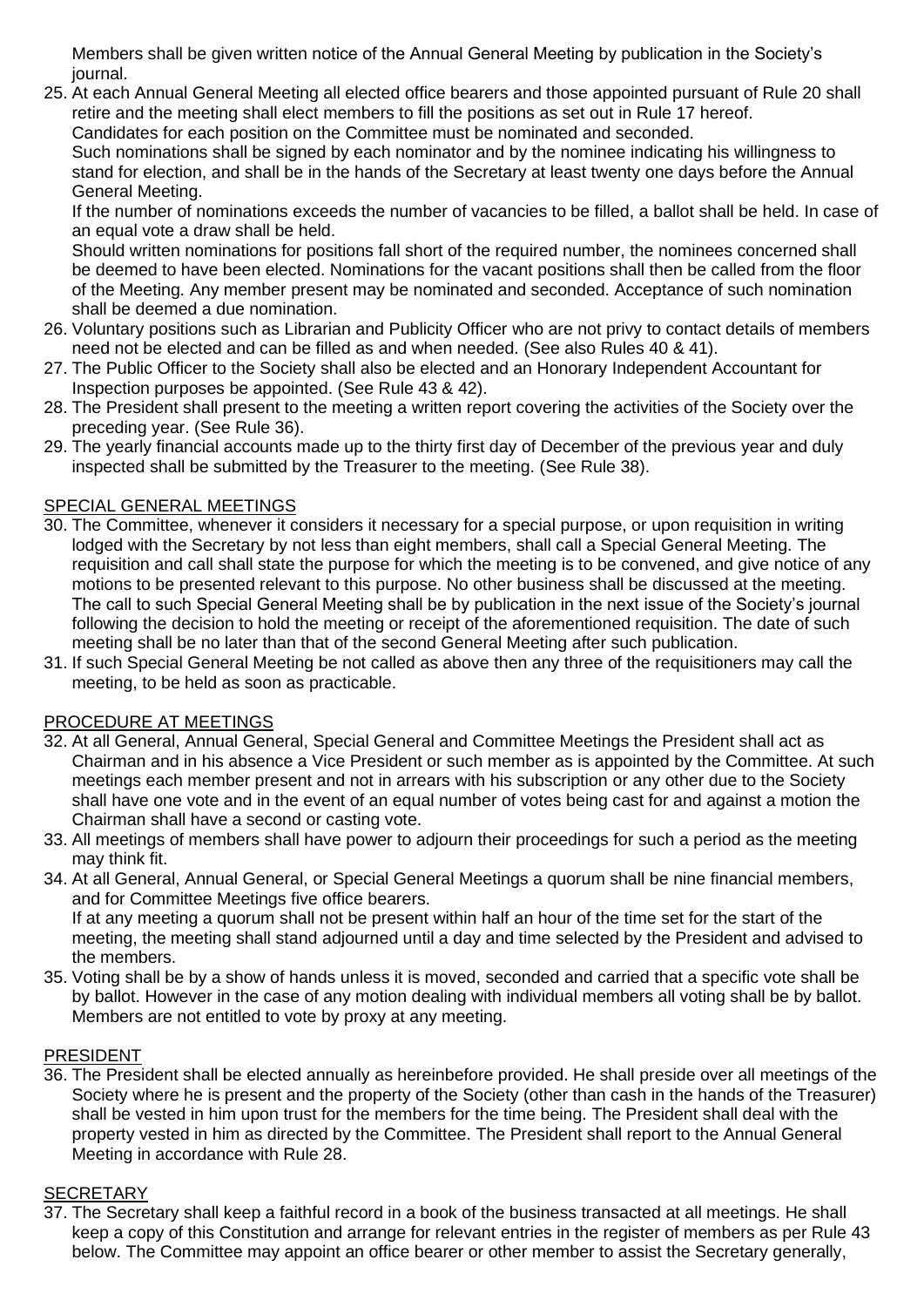and such member shall be called Assistant Secretary. The Secretary shall receive and keep all correspondence and this shall be submitted to the Committee always for consideration. He shall perform all secretarial duties imposed upon him by the Committee.

### TREASURER

38. The Treasurer shall receive and disburse the moneys of the Society as authorised by the Committee. The Treasurer shall keep correct accounts of all such transactions and shall lodge in an approved bank all moneys received by The Treasurer and shall present at each meeting of the Committee a financial statement to date together with the bank deposit and cheque books. The Treasurer shall report to the Annual General Meeting in accordance with Rule 29. Cheques drawn on the bank account shall be signed by any two of the following office bearers whose signatures have been authorised by the bank: President, Vice Presidents, Secretary or Treasurer. No cheques shall be drawn or any payment made without the authority of the Committee.

### EDITOR & ASSISTANT EDITOR

39. The Editor and Assistant Editor shall collectively produce and/or edit all articles received for publication and shall produce at regular intervals for the Society its journal. Notices of meetings and annual reports of the President and Treasurer shall be published in the journal.

#### LIBRARIAN

40. The duties of the Librarian will be performed by a financial member of the Society. The Librarian shall be responsible for the care of all books and publications belonging to the Society. His duties shall include the issuance and retrieval of literature on loan to members and the recording of all transactions pertaining thereto.

### PUBLICITY OFFICER

41. The duties of the Publicity Officer will be performed by a financial member of the Society. The Publicity Officer will arrange the distribution of promotional material regarding the Society's activities as approved by the Committee.

#### INSPECTION OF ACCOUNTS

42. The accounts of the Society shall be prepared by the Treasurer at the end of each calendar year. These accounts will be inspected by an independent Accountant who shall report thereon, such report together with accounts to be presented by the Treasurer at the Annual General Meeting. Should an independent Accountant not be available to act on an honorary basis, funds shall be provided to obtain accounting services on a professional basis.

#### PUBLIC OFFICER

43. Duties of the Public Officer will be performed by any elected financial member of the Society. The Public Officer shall not later than fourteen days after becoming elected give notice to the Department of his full name and address in the State. The Public Officer shall have under his control an up to date register of members of the Society specifying the name and address of each person who is a member of the Society together with the date on which that person became a member, and where relevant, the date on which he ceased to be a member. The register of members shall be open for inspection, free of charge, by any member of the Society at any reasonable hour.

#### FUNDS

44. The funds of the Society shall be from subscriptions of members and other funds raised from fund raising activities organised by the Society.

#### RECORDS

45. All currently financial members shall be at liberty to inspect the books of the Society, free of charge, at any reasonable hour after making suitable arrangements with the Secretary, Treasurer or Public Officer as appropriate.

#### COMMON SEAL

46. The Common Seal of the Society shall be kept in the custody of the Public Officer. The Common Seal shall not be affixed to any instrument except by the authority of the Committee and the affixing of the Common Seal shall be attested by the signatures of two members of the Committee.

#### **INSURANCE**